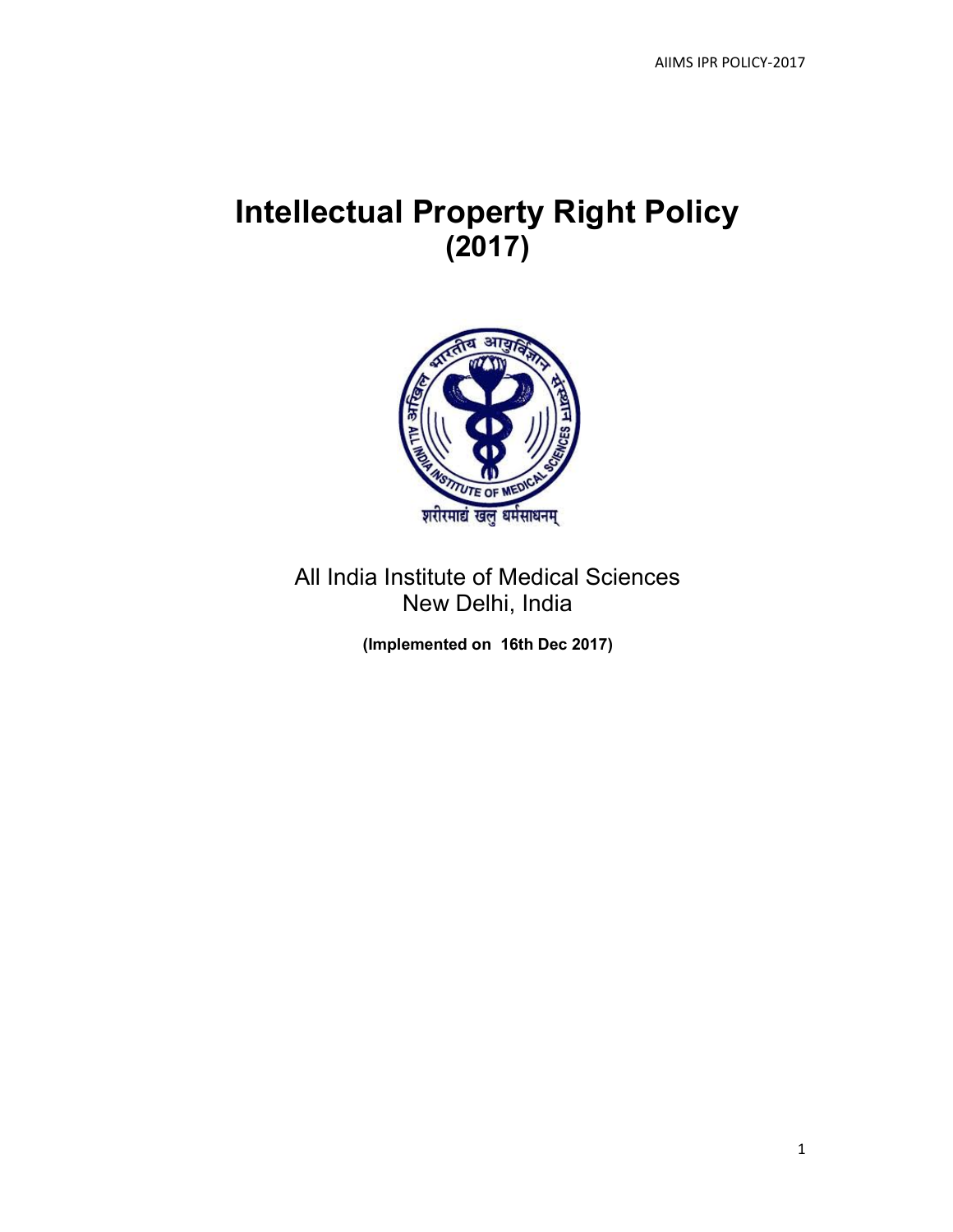# 1. PREAMBLE

All India Institute of Medical Sciences, New Delhi (hereafter referred as 'AIIMS') was established in 1956 as an institution of national importance by an Act of Parliament with the objectives to develop patterns of teaching in Undergraduate and Post-graduate Medical Education in all its branches so as to demonstrate a high standard of Medical Education in India; to bring together in one place educational facilities of the highest order for the training of personnel in all important branches of health activity; and to attain self-sufficiency in Postgraduate Medical Education.

The Institute has comprehensive facilities for teaching, research and patientcare. As provided in the Act, AIIMS conducts teaching programs in medical and para-medical courses both at undergraduate and postgraduate levels and awards its own degrees. Teaching and research are conducted in more than 42 disciplines. AIIMS leads the Indian field of medical research having a large number of publications in peer reviewed journals by its faculty and researchers every year.

In keeping with global developments in the field of Medical Sciences, AIIMS is committed to research, development of technology and innovation in Medical Sciences. In order to encourage such innovations and their translation into patient care for the larger benefit of humanity, AIIMS has to preserve the fundamental spirit of academic research in Medical Sciences and be an engine for growth towards India becoming a knowledge economy.

Intellectual Property Rights (IPR) is an essential component to preserve the rights of the innovators/inventors and their parent institutions.

The present policy aims to facilitate Intellectual property protection for a novel product/process/work or to keep it in public domain as is deemed fit. The policy should motivate the Faculty/Scientists and researchers of AIIMS to get patent/IPR protection and facilitate technology transfer of their invention.

# 2. OBJECTIVES

The material put forward in this document relates to an IPR policy (and related administrative Procedures) with the following objectives:

- a) To enable AIIMS to discharge its responsibility of stimulating and encouraging creative/innovative activities in the area of Medical Sciences/Basic Sciences and Technology in the widest sense possible.
- b) To promote academic freedom and safeguard the intellectual property rights of all those who are involved in the creation/invention of intellectual property at the Institute.
- c) To provide an administrative system for ownership of the intellectual property created and owned by the institute.
- d) To establish a mechanism for technology transfer and proportionate share of revenue among valid stakeholders.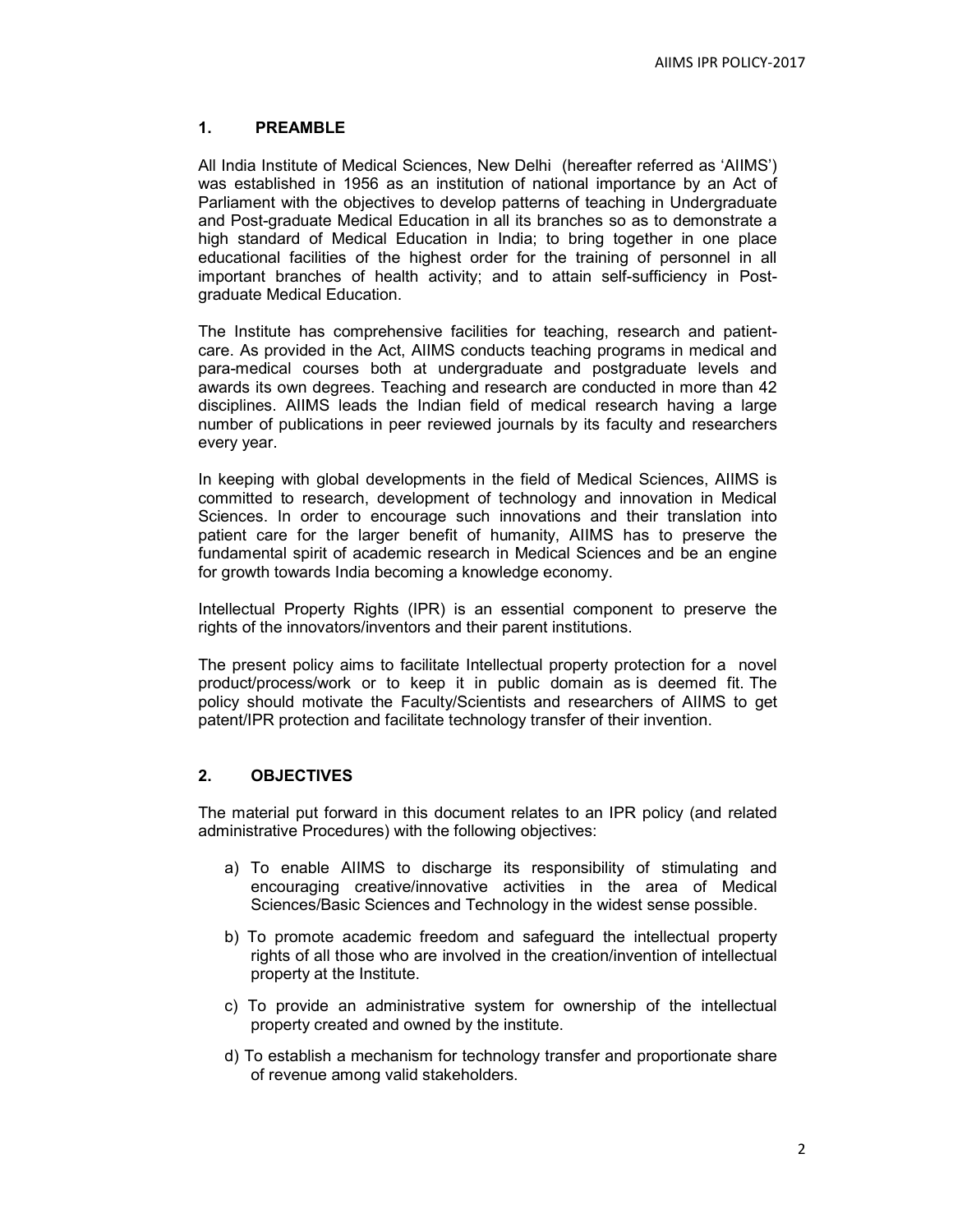- e) To establish a policy for guarding the interests of its employees in their role as authors/editors for ownership of copyright and royalty etc.
- f) To promote fair use of traditional knowledge while recognizing local traditional knowledge stakeholders and benefit sharing.

# 3. DEFINITIONS

Academic freedom: The freedom of the academic staff of the Institute to conduct their own academic activities including teaching, training, basic and clinical research, and development. They should be free to choose their own research field, pursue self initiated research, and collaborate with others to achieve excellence in and maintain high standards of research.

Activity : Activities related to teaching, research, consultancy, generation and dissemination of information carried out by a person or an Institution independently, or collaboratively.

Associated Agreement: A document created with mutual consent of involved parties defining the rights, roles and responsibilities of each of the parties, for example, Memorandum of Understanding (MoU), Memorandum of Association (MoA), Research Agreement, Consultancy Agreement, Non Disclosure Agreement (NDA), Deed of Recordal, Research Contract, Grant Award Letter etc.

Biotechnology Inventions: Include recombinant products such as vectors, nucleotide sequences, micro-organisms.

Collaborator: Collaborator refers to any Government, quasi-government, public enterprise, non-government or private entities which are involved with AIIMS and its employees in the conduct of the research .The collaborator may or may not fund or part fund the study. The collaborator may be national or international

Faculty: Any person professionally qualified to carry out patient care, teaching, training, and/or research employed at AIIMS either as a whole time employee or as Emeritus or Visiting professor. (Note this definition of faculty is meant only for the purposes of this document and in not intended to replace the definition of faculty in the statutes or other documents of AIIMS).

Intellectual property: means any right to intangible property, including trade secret, trade mark, patent, design, and plant variety as defined under the Copyright Act, 1957, the Patents Act, 1970, the Designs Act, 2000, the Semiconductor Integrated Circuits Layout-Design Act, 2000, and the Protection of Plant Varieties and Farmers' Rights Act, 2001; (reference- The Protection and Utilization of Public Funded Intellectual Property Bill)

Inventor(s): A person or a group of persons responsible for creating an intellectual property (IP).

Material Transfer Agreement (MTA): A Material Transfer Agreement (MTA) is a contract that governs the transfer of tangible research materials between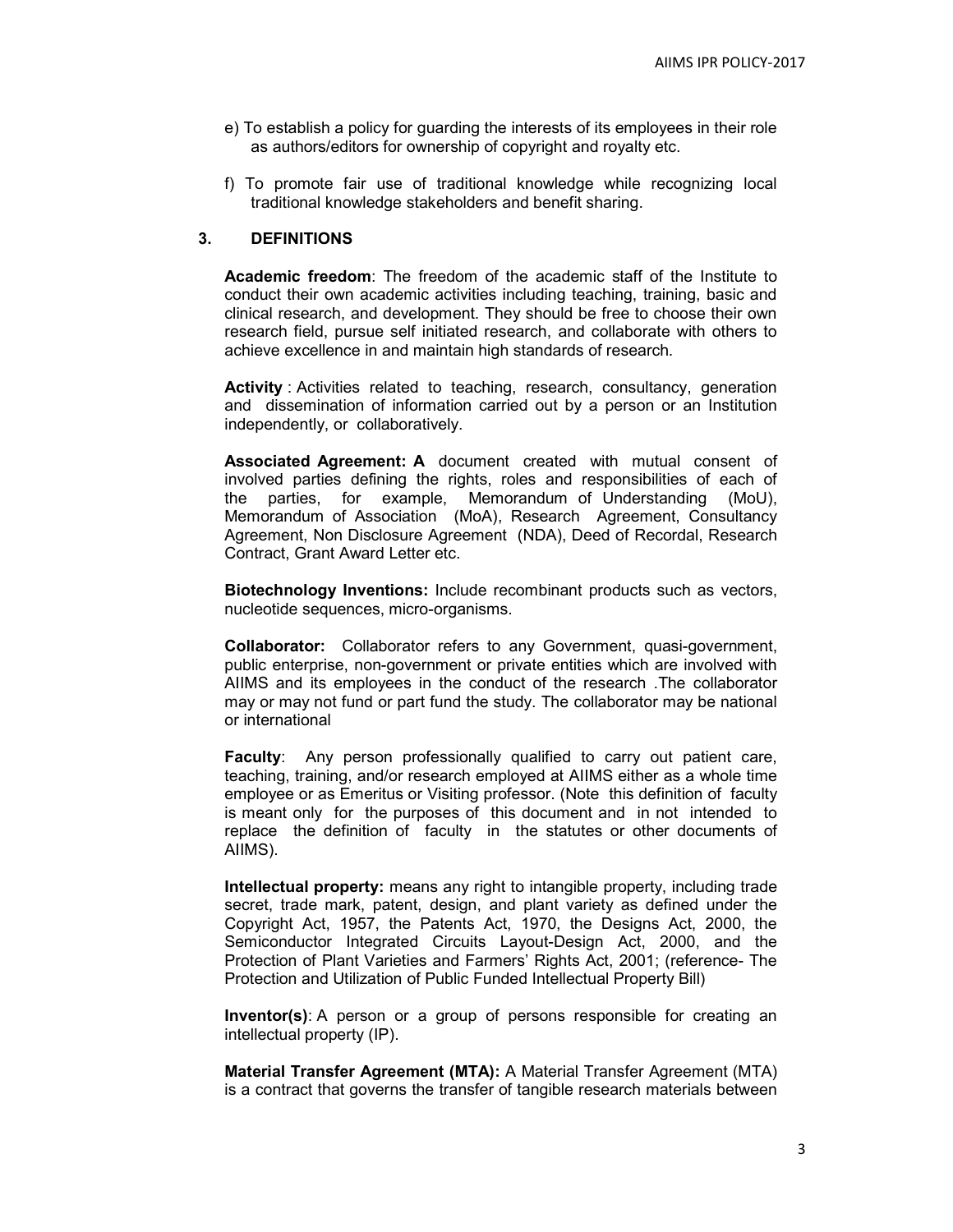two organizations, when the recipient intends to use it for his or her own research purposes.

Non-Disclosure Agreement (NDA)/Confidentiality Agreement: the agreement intends to protect proprietary or confidential information among the parties involved in executing a NDA.

Patentee: Patentee is a person who has been granted a patent.

Project staff: means a person employed temporarily on a contract under a research project in a defined capacity to support/carry out part of the research activity or any other activity at AIIMS for a defined period of time.

Revenue: means the amount derived from the technology transfer and commercialization of IP (by the inventor if commercialized by the inventor or by the institute if commercialized by AIIMS), net of taxes, expenses (which may be carried forward from year to year to offset gross revenue) incurred in the IP protection, maintenance and commercialization, and includes, without limitation, proceeds from royalties, profit-sharing, lump sum payments, and sale of rights as applicable.

Sponsor: Sponsor will refer to Government, quasi-government, nongovernment or private entity whether national or international which funds the research/study/survey conducted at or by AIIMS and its faculty.

**Student:** A person who has registered or enrolled as a full-time student, part-time student, casual student or exchange student from other universities/colleges for professional and research training.

**Supporting Staff:** A person, employed full-time or part-time in a research project under defined capacity to support/carry out part of the research activity or other ancillary activities.

Traditional knowledge: The knowledge developed by the indigenous or local communities for the use of a natural resource with respect to traditional practice, food, medicine etc. over a period of time and has been passed from one generation to another traditionally.

Visitor: a person either from India or abroad visiting under a collaborative activity or associated work at AIIMS, New Delhi. It is expected that the visit has been approved by competent authority of the Institute.

Work Commissioned/Outsourced - work commissioned by AIIMS to an consultant/author or group of consultants/authors either employed by AIIMS or invited from outside AIIMS with or without any consideration in cash or kind. Typical examples of AIIMS commissioned works are: a. Design work, b. Artistic Work, c. Medical/Engineering/Architectural Models, d. Computer Software e. Reports based on surveys and analysis, f. Video works.

Work for hire- the work (or a product) originated from AIIMS and is meant for the specific purpose of AIIMS and produced by (a) an consultant/author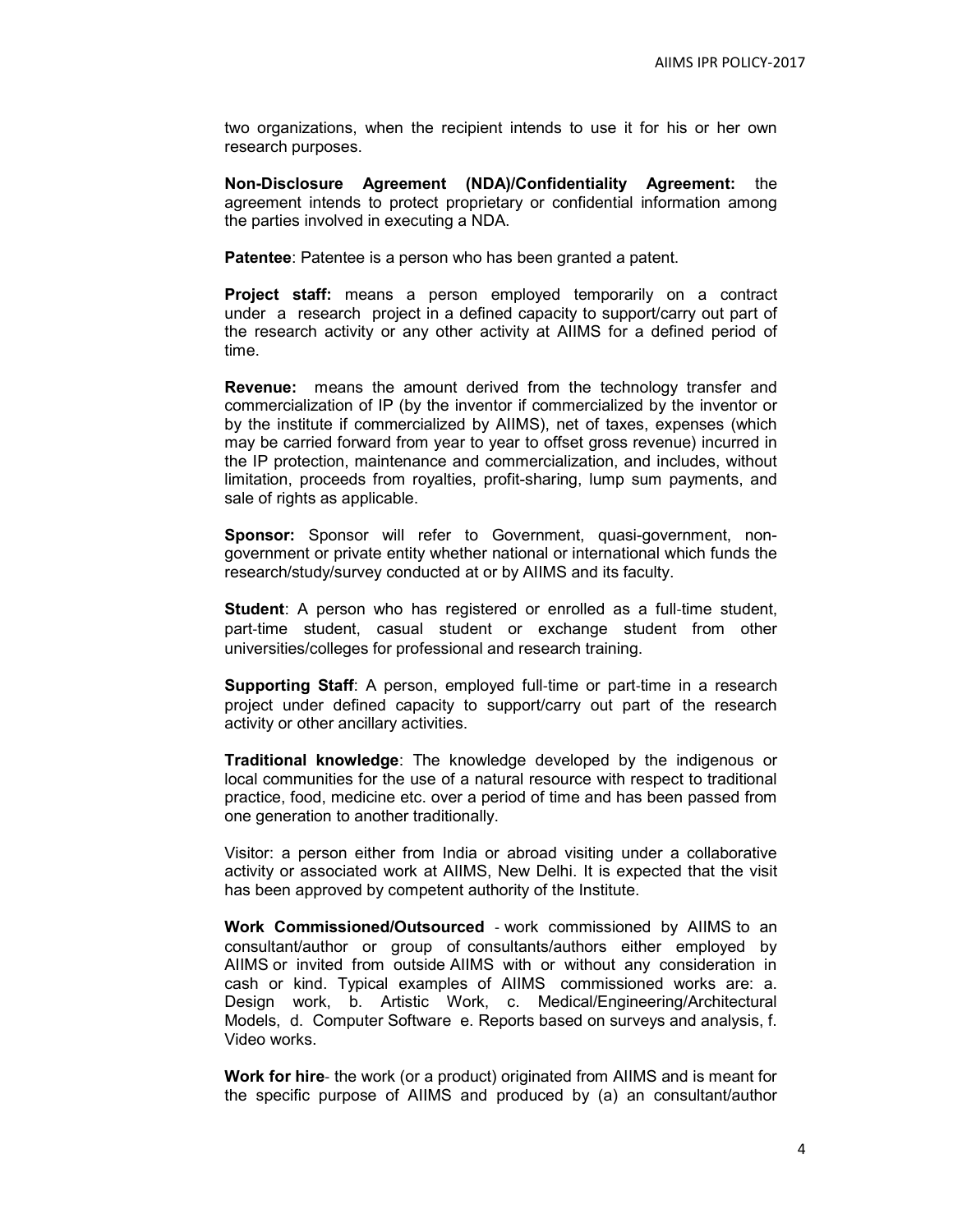during his/her employment at AIIMS or (b) non-employee under contracted work by AIIMS.

# 4. GENERAL PRINCIPLES

- a. Researchers and Faculty should maintain a laboratory note book while performing research that has the potential to be commercialized and should ensure that it is regularly signed and dated by a senior colleague wherever applicable. This may be required to be produced as evidence in a court of law in case of any dispute.
- b. Activities carried out jointly with other departments, institutions or agencies or under a sponsorship by an agency should be initiated after the governing terms are agreed upon mutually.
- c. IPRs which are barred / exempted under the governing laws of India shall not be taken / permitted for protection by the Institute. Inventors are requested to refer to the IP statutes and other related rules for further confirmation.

# 5. ADMINISTRATIVE MECHANISM

AIIMS shall establish an 'Intellectual Property Rights and Technology Transfer Division' (herein after referred to as IPR& TT Division) and an 'Intellectual Property management Committee (hereinafter referred to as IPMC)' as per provisions stipulated its Act to facilitate IPR Policy.

**5.1 IPR & TT DIVISION** will take initiatives for the commercialization under the terms and conditions of the IPR policy and under the guidance of IPMC

# 5.2 INTELLECTUAL PROPERTY MANAGEMENT COMMITTEE (IPMC)

Intellectual Property Management Committee (IPMC) will be the core administrative body which will be responsible for evolving detailed procedures to facilitate implementation of the IPR policy of AIIMS and carry out related responsibility on behalf of AIIMS. This committee will have the following members:

| Chairman                            | - Dean (Research)                                       | - Ex-officio |
|-------------------------------------|---------------------------------------------------------|--------------|
| Co-Chair                            | - Sub-Dean (Research)                                   | - Ex officio |
| <b>Members</b> $(4 \text{ Nos.})^*$ | - To be nominated by the Director, AIIMS                |              |
| <b>Member</b>                       | - Accounts Officer (Research Section) - Ex-Officio      |              |
| <b>Member</b>                       | - Administrative officer (Research section)- Ex-officio |              |
| <b>Member Secretary</b>             | - As appointed by the Director, AIIMS                   |              |

\*Members of the committee: Would be selected from amongst the active researchers working in AIIMS in different areas to give a wide perspective and logical inputs to accelerate IPR related activities in AIIMS. One member should have legal background.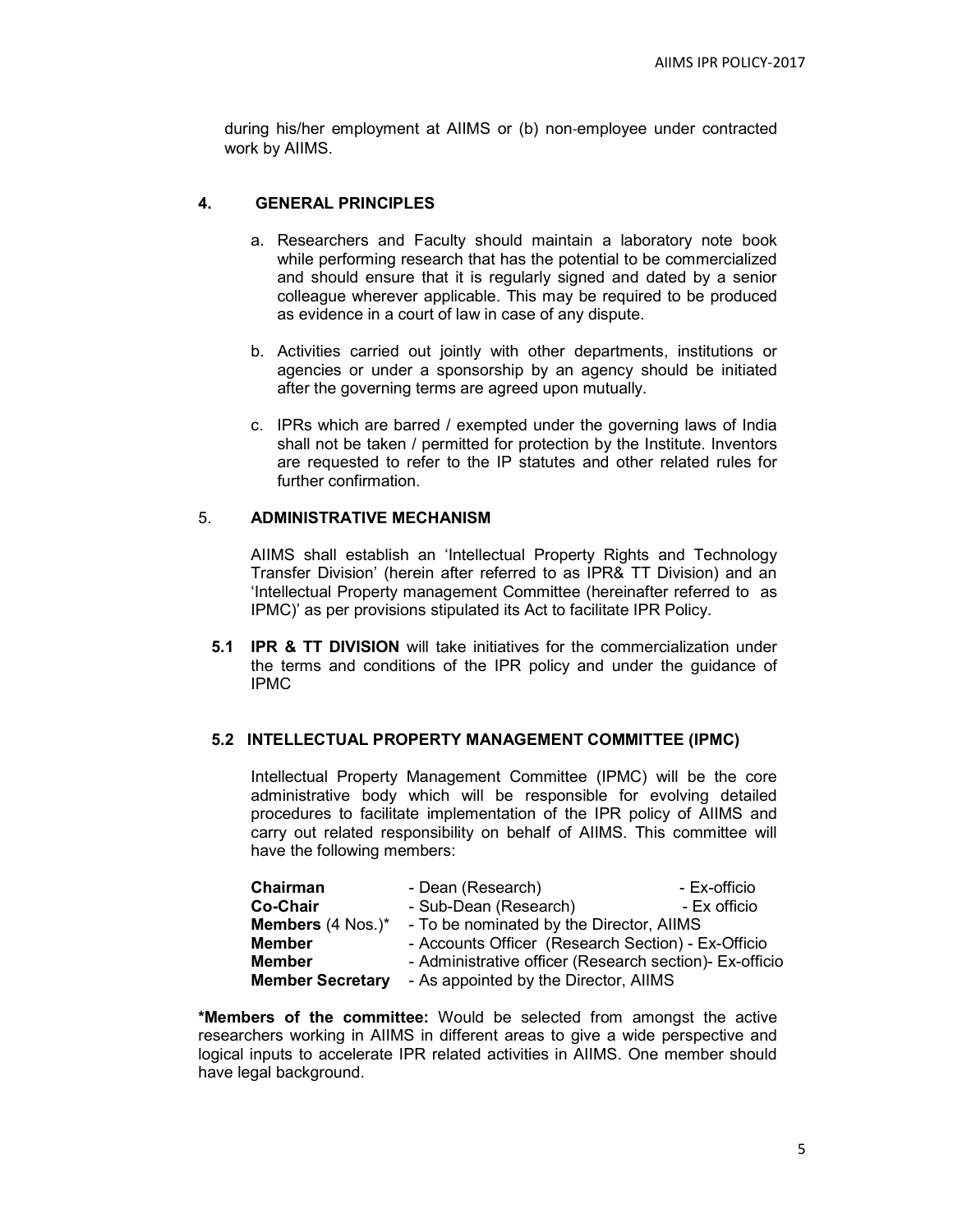## 5.3. Powers of Intellectual Property Management Committee (IPMC)

Intellectual Property Management Committee (IPMC) will be the core administrative body which will be responsible for evolving detailed procedures to facilitate implementation of the IPR policy of AIIMS. The role of IPMC would be:

- a) to create and finalize procedures and guidelines for implementation of the IPR policy at AIIMS;
- b) to create and finalize draft agreements to facilitate IP protection by AIIMS. The chairperson of the IPMC will be authorized signatory on behalf of AIIMS to sign all agreements/power of attorney/MOU and all documents related to IPR & TT Division;
- c) to facilitate filling of IPs by both the Institute appointed body as well by individual faculty/Staff using their projects and other funding; and formulate programs for educating faculty/students/supporting staff/project staff/visitors about IPR and other associated issues;
- d) to decide on funding of any IPR application from Faculty /scientists/ students/ project staff/ supporting staff/ visitors of AIIMS;
- e) to redress any conflict, grievance regarding ownership of IP, processing of IP proposals, procedures adopted for implementation of IPR policy and interpretation of various clauses of IPR policy.
- f) to investigate the matter of violation/infringement of any intellectual property rights related to AIIMS and make recommendation to the Director for the resolution of such violation/infringement.
- g) to deal with any relevant issues arising out of promotion as well as implementation of IPR policy.
- h) any other task assigned by the appropriate authority (Director, Governing body or Institute Body of the Institute) from time to time.

### 5.4. Powers to Amend IPR Policy

AIIMS, on the recommendation of IPMC, through its Governing Body (GB), will have the full power to make changes to the IPR policy or bring out a new policy as and when it is felt necessary and also to keep its IPR policy updated in line with the National IPR policy. The changes or the new policy shall be applicable to all faculty/students/project staff/supporting staff/visitors.

### 6. SCOPE OF ASSERTION OF RIGHTS

a. For purposes of this Policy, the governance terms will apply to all Intellectual Property (IP), potential IP and other technology or knowhow having commercial application.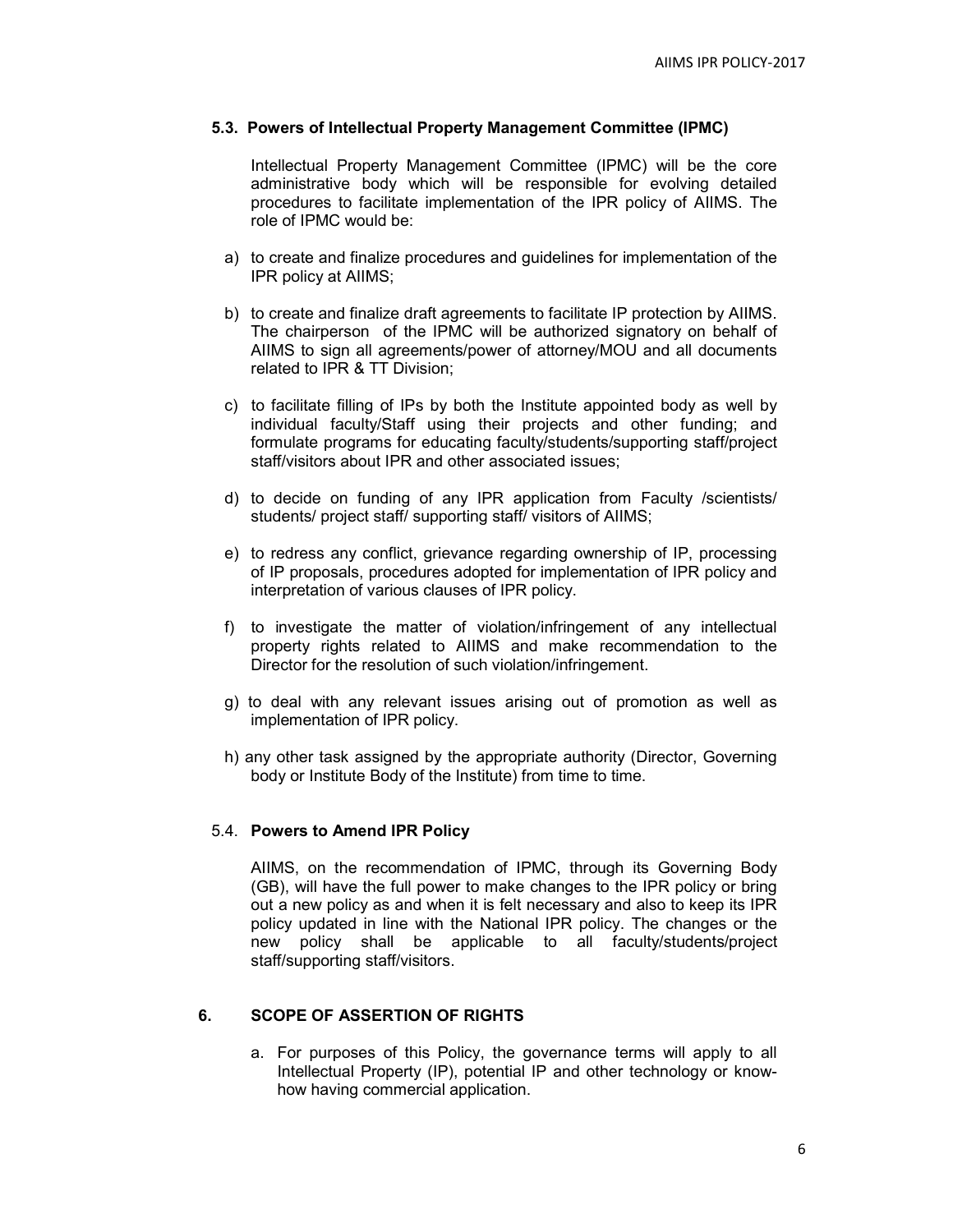- b. It is advisable to disclose an invention to the IPR and Technology Transfer Division and seek assistance before the details of the invention are included in any grant application or published or disclosed to an industrial party.
- c. Any waiver of the Institute's rights shall only be effective in writing, signed by the Chairman of the IPR and Technology Transfer Division and approved by the Director, AIIMS before it is operable.
- d. Except as otherwise specified below in the policy, IP created by its employees in the course of their employment or study at AIIMS, commissioned by AIIMS or produced under the terms of a research grant or contract between AIIMS and an external third party shall belong to AIIMS.

## 7. OWNERSHIP OF IPR

There could be a number of scenarios when an IP is created. The policy will apply to them as follows:

## A. VARIABLE-1: IP GENERATION BY INVENTORS AT AIIMS WITH OR WITHOUT AIIMS FUNDING AND IN THE ABSENCE OF ANY OTHER EXTERNAL SPONSOR

- a. Faculty / Scientists / Students / Project Staff / Supporting Staff / visitors of AIIMS can be a part of the invention and IP creation depending on their contribution.
- b. Where there is more than one inventor from AIIMS, the Principal inventor (investigator)/corresponding inventor/author must be a permanent staff of AIIMS.
- c. All Intellectual Property (IP) rights with respect to research carried out by Faculty / Scientists / Students / Project Staff / Supporting Staff / visitors of AIIMS with or without intramural support shall vest in and be the absolute property of the AIIMS.
- d. AIIMS can protect and/or commercialize such IP with its own mechanism or using a third party service provider through Govt. of India approved mechanisms.
- e. Inventors of AIIMS can also undertake protection and maintenance of IP in the name of AIIMS after the approval of IPMC with their own resources for fast track filing in order to get priority. However, for all other official purposes, it would be considered as patent owned by AIIMS.
- f. Steps for commercialization can also be initiated and effected by the AIIMS inventors if IPMC does not agree/does not support financially for technology transfer or if there is an urgency for such technology transfer. In the event of successful commercialization, the inventors shall share the Revenue as provided for hereunder the Section 10 with AIIMS. The expenses towards the protection/maintenance of the IP and technology transfer shall be reimbursed by AIIMS at the rate it would have protected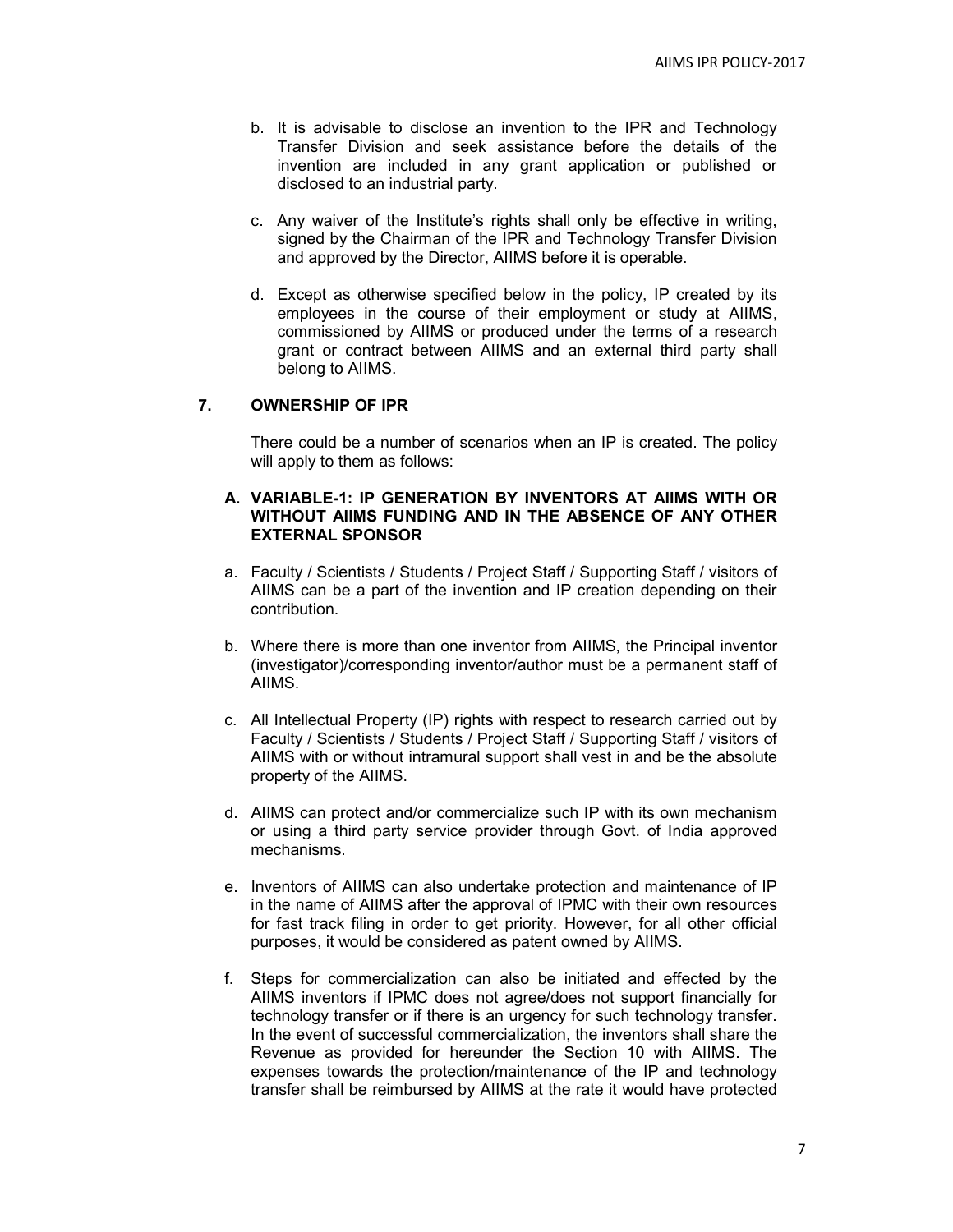and maintained the IP with its own mechanism or using a third party service provider through Govt. of India approved mechanisms.

g. In case of an unfavorable IPMC decision not to protect or maintain the IP, the inventors would have the liberty to treat the IP the way they mutually agree upon without any interference from AIIMS. AIIMS will convey such decision to the inventor in writing.

## B. VARIABLE-2: IP GENERATION BY INVENTORS AT AIIMS WITH EXTERNAL SPONSOR

- a. Where IP arises out of research funded by an external Sponsor e.g. government agency or other agency/institution/private company but the work/research is conducted at AIIMS, the IPR of inventions arising out of such research projects in the absence a written arrangement shall be owned by AIIMS. AIIMS will meet the entire cost of filing and protection of IPR in the same manner as provided under Section 7A and Revenue sharing as provided under Section 10.
- b. If however, there is a written Associated Agreement between the inventor, AIIMS and the sponsor dealing with matters of ownership of Intellectual Property or between AIIMS and the sponsor, ownership will be determined by the express terms of such Associated Agreement and if the Associated Agreement is silent in this regard then it will be decided by the conditions under which funding of the research work is granted.

## C. VARIABLE-3: IP GENERATION UNDER COLLABORATIVE RESEARCH

- a. All intellectual property jointly created, authored, discovered, or invented, during the course of collaborative research undertaken jointly by Institute with Collaborating entities (Collaborator), shall be jointly owned (proportion would be mutually decided between AIIMS and collaborator based on the quantum of intellectual input). The cost sharing for IPR protection and maintenance shall be as per the collaborative research agreement terms executed by the parties before initiating the work.
- b. In case the Collaborating Institutions are not forthcoming to bear fully the cost of filing and maintenance, if considered expedient by the Institute, the Institute will share the cost equitably with the Collaborating Institutions. Where the Collaborating Institutions are not forthcoming for filing joint IPR application, the Institute at its discretion may file the application with absolute ownership and Institute will meet the entire cost of filing and protection of IPR in the same manner as provided under Section 7 A and Revenue sharing as provided under Section 10.
- D. VARIABLE-4: IP GENERATION UNDER RESEARCH PROJECTS THAT FORM A PART OF THE DEGREE PROGRAMMES AT ALL LEVELS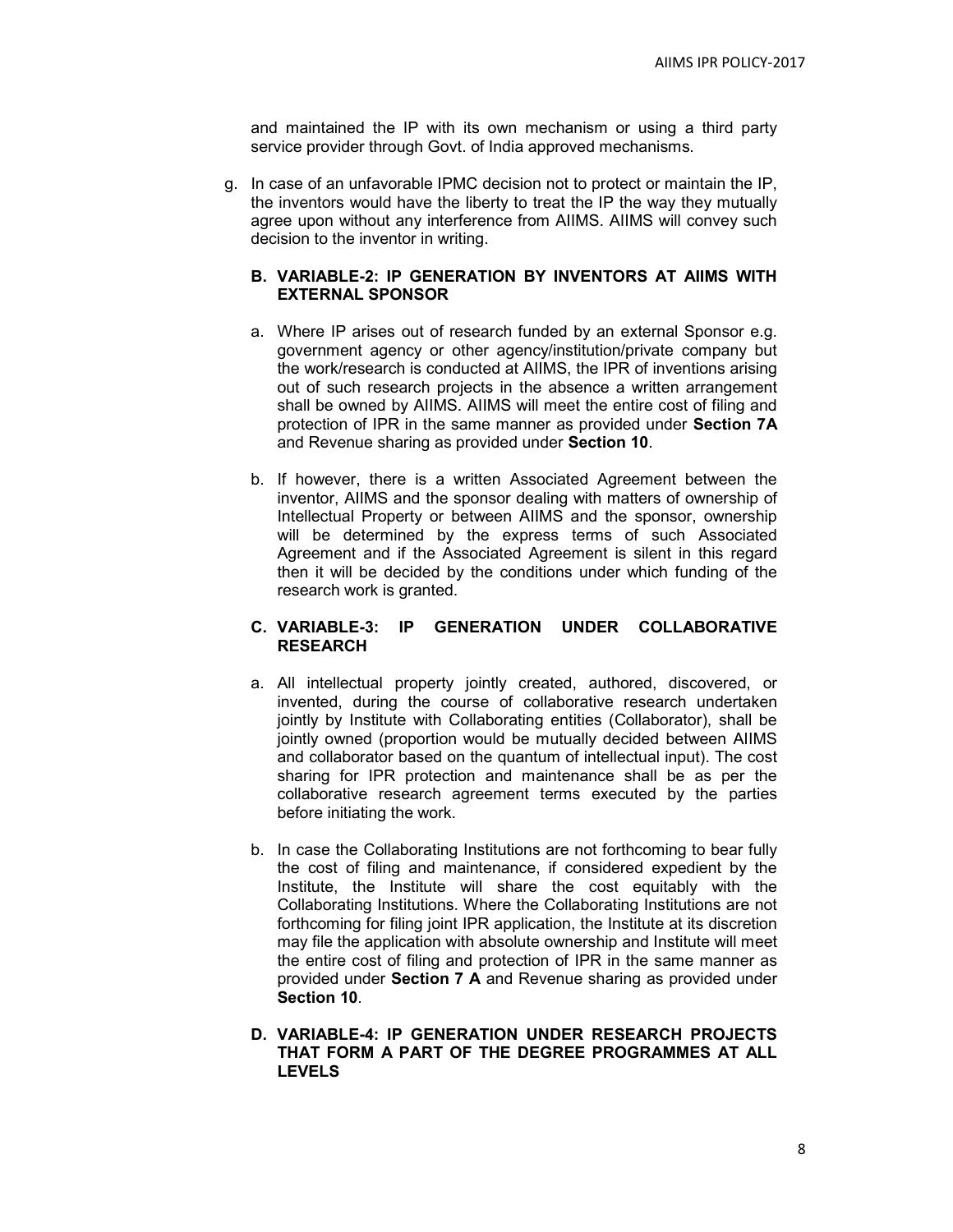- a. Research projects that form a part of the degree programmes at both undergraduate and postgraduate level e.g. B.Sc., M.Sc., PhD, MBBS, MD, MS, DM, MCh etc., are usually initiated and proposed by members of teaching Faculty and will often be connected in some way to the concerned department's on-going research interests. In such cases, Students work on a specific project or join a team to investigate one particular aspect of a much larger research programme, thereby drawing on the considerable expertise, reputation and infrastructure of the supervising Guide and substantial use of AIIMS resources. The IP thus created is part of the whole IP portfolio developed by the research team and is considered to be based on advice of and/or otherwise based on confidential, proprietary or valuable information that already belongs to the research Guide (Supervisor) or team. AIIMS seeks to avoid a position where a small gap in its IP portfolio precludes successful commercialization.
- b. The student shall be the co-inventor of the IP if they have contributed significantly to the development of the research project and have worked for a significant period of time on the project from which the IP is created. The ownership of the IP (except copyright as provided under the Section 10) shall lie with AIIMS and will be managed in the same manner as provided under Section 7 A and Revenue sharing as provided under Section 10.
- c. The ownership rights of AIIMS will be subject to the conditions of organizations which have awarded fellowships or scholarships to the students and AIIMS shall enter into necessary Associated Agreement in this regard.
- d. The research Guide shall ensure that Students complete and sign a confidentiality and intellectual property agreement before commencing work on the project.
- e. This policy covers students while attending AIIMS and after they leave.
- f. The project staff which is employed in a research project other than those enrolled for a PhD will not have any IP right as they would be working on contract basis without any innovative contribution for IP creation.

# 8. TECHNOLOGY TRANSFER

- a. Whether the invention or technology or know-how developed by faculty at AIIMS has been formally protected by patent(s) or not, AIIMS shall have the right to monetize or commercialize them through transfer of technology.
- b. Whether the invention or technology or know-how has been formally protected by patent(s) or not, the IPR and Technology Transfer Division of AIIMS or the AIIMS inventors/Faculty can jointly or severally identify potential licensee(s) or transferee(s) for the same subject to the Revenue sharing mechanism as provided under Section 10.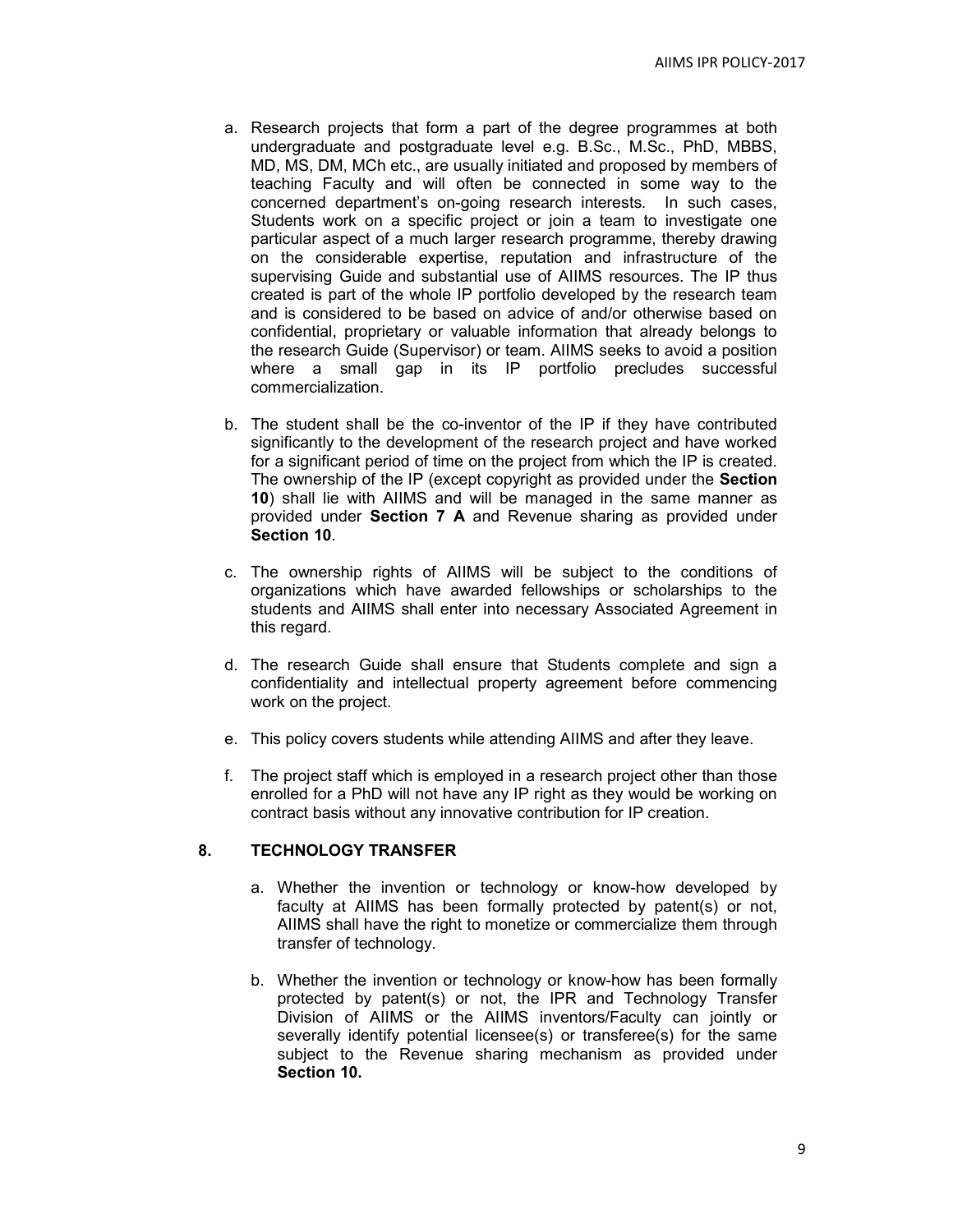- c. In case of presence of an Industrial Partner, which has sponsored the activity, the industry will have the first right to commercially utilize the technology know-how emanating from the collaboration activity only if it has been pre-specified in the agreement between AIIMS and industry partner before hand.
- d. The licensing/sub-licensing for commercialization would be on the terms and conditions duly executed by the Parties (Inventors, AIIMS and the Industrial Partner) which may involve technology transfer fee and/or royalty payment or any other form of benefit sharing.
- e. In the event of the above Industry not undertaking the commercialization within a period of two years from the first date of license or transfer of the technology, AIIMS reserves the right to transfer the said know-how to a Third Party for its commercialization and use.
- f. In the presence of any non-commercial collaborating research organization which has contributed to the development of technology know-how, then AIIMS shall have the sole right on the Revenue from such commercialization unless agreed otherwise before the commencement of the project as provided for under Section 10.

# 9. RESPONSIBILITY OF THE INVENTOR AND/OR THE IPR&TT DIVISION

- a. While the process of obtaining IPR protection is ongoing, sending abstracts, research articles to public domain, presenting work in public interfaces like conferences, news papers are strictly prohibited. However, after filing IPR either in provisional or in full, innovators would be able to bring their innovation to public domain.
- b. Inventors and/or the IPR&TT Division shall enter into Non Disclosure Agreement (NDA)/Confidentiality Agreement before sharing proprietary or confidential information with any third party apart from inventors.
- c. Inventors and/or the IPR&TT Division shall enter into Material transfer agreement with any third party apart from inventors to govern the transfer of tangible research materials. MTAs should define the rights, obligations and restrictions for both the provider and recipient with respect to the materials and any derivatives, and any confidential information exchanged with the material, publication of recipient research results, permitted use of the material, and other associated legal issues that the provider and recipient may wish to specify in the transaction.
- d. Inventors should make Data protection agreement as part of Collaborative research agreement to primarily deal with the obligations to protect Sensitive Personal Data or Information ("SPDI") and compensation for negligence in implementing and maintaining reasonable security practices and procedures in relation to SPDI.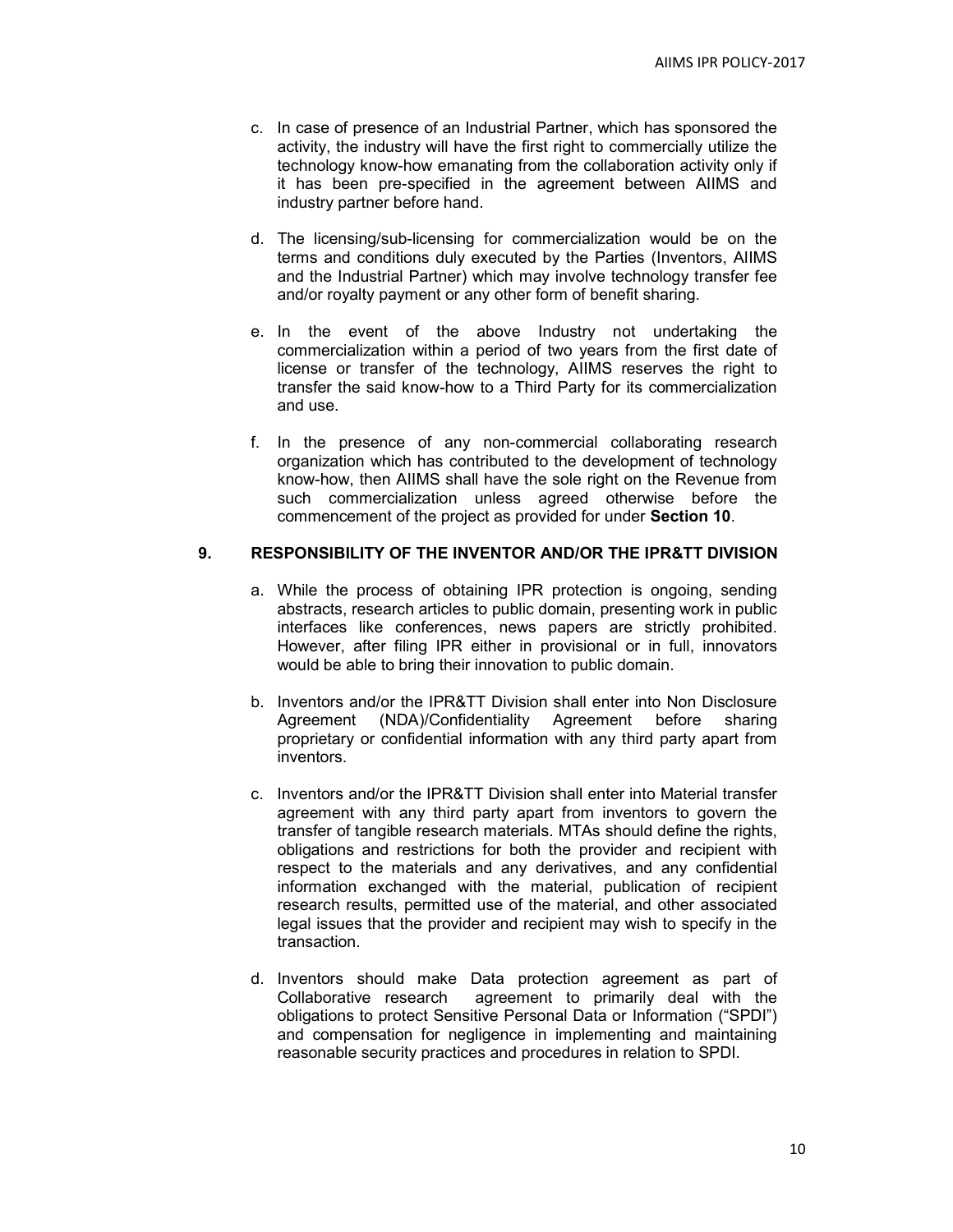- e. Inventors and/or the IPR&TT Division shall allow third party use of the technology, know-how or IP only after due execution of Tech-Transfer or License Agreement respectively.
- f. Innovations and practices associated with use and application of traditional knowledge and biological resources shall abide by the provisions of the Biological Diversity Act, 2002.

## 10. REVENUE SHARING

The revenue arising out of licensing of IPR/technology/Know-how/royalty/ or any other form of benefit sharing in favour of AIIMS would be allocated in the ratio as given below.

- Institute Share 30%
- Inventor's share 70%

For the above purpose, Revenue is defined as all financial benefits in connection with a single project or venture in excess of the direct commercialization costs incurred, including but not limited to costs of securing legal protection and third party intellectual property rights, the enforcement and commercial exploitation of the IP. Such costs will be reclaimed prior to any distribution taking place. In the event that two or more pieces of IP are combined in a single project or venture, then an agreement defining the distribution of Cumulative Net Financial Benefit to the contributing parties must be concluded before the start of the commercialization process. Where more than one inventor contributes to the creation of IP, the inventor share of the Revenue will be divided in the ratio of 50% to the principal inventor/investigator and the remaining 50% among other inventors/investigators unless there is a signed written agreement to the contrary. In case there is any co-principal investigator/inventor, the share will be 40% to the principal inventor corresponding to the IPMC, 30% to the co-principal investigator/inventor and the remaining 30% for other co-investigators.

### 11. COPYRIGHT ON SCHOLARLY MATERIALS

- a. As a tradition to encourage literary inputs of researchers of AIIMS, their Scholarly Materials will be exempt from the assertion of rights of AIIMS ownership including the contributions towards books, book chapters, articles, conference papers and presentations, theses and dissertations, novels and poetry, monographs, art works, electronic media creations etc. except such work which is Commissioned/Outsourced or it is a work for hire.
- b. Copyright would be exempted from revenue sharing and 100% of the royalty will be for the author(s) or originator(s) of the scholarly material(s). However, the royalty received towards such activities must be reported to IPR and Technology Transfer Division for information and Finance department for tax calculation if applicable. In the event of joint authorship, the revenue sharing must be decided among the authors before the start of the work, even if the co-author is a student/project staff.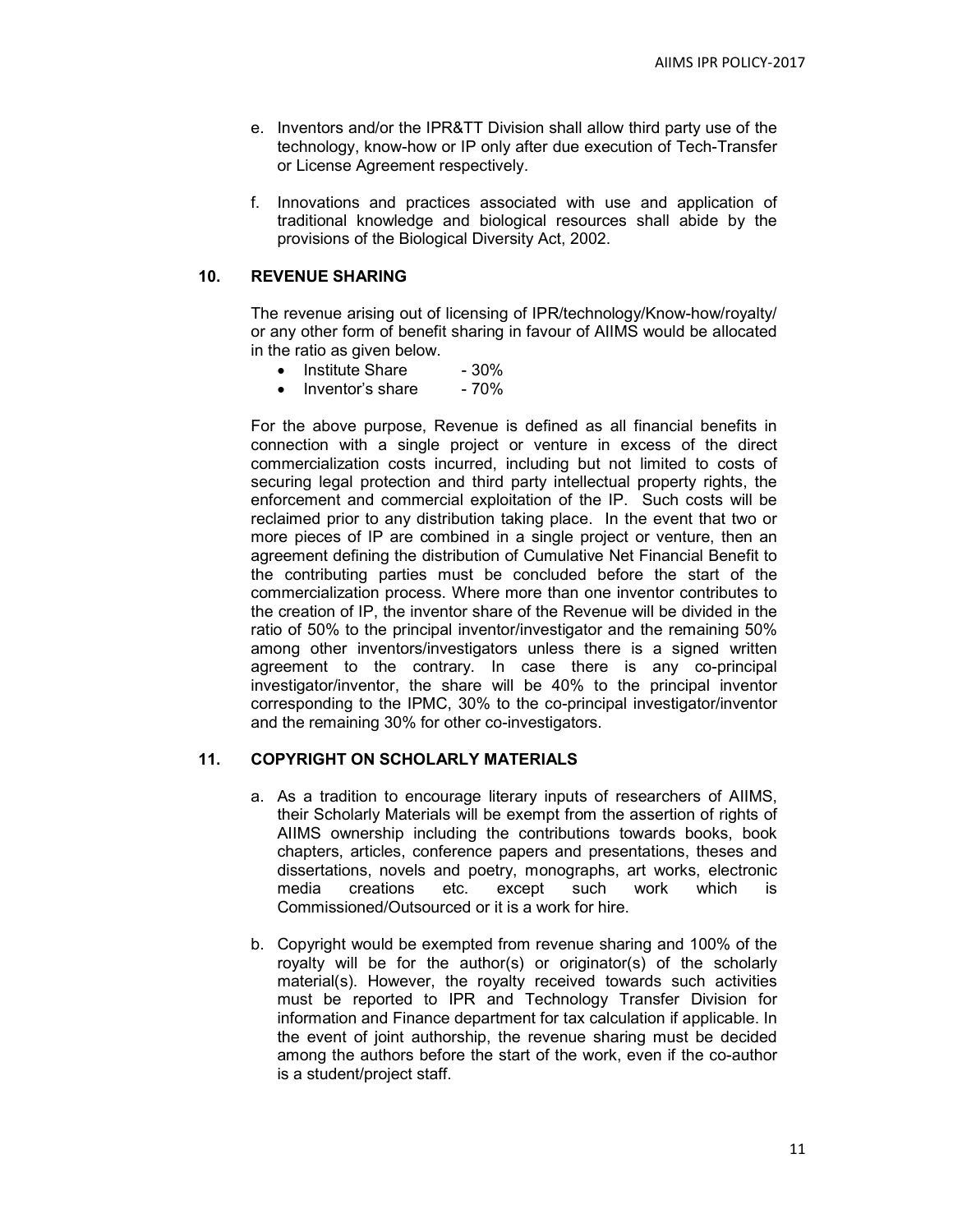c. AIIMS shall retain a free, non-exclusive, perpetual, irrevocable license to use, copy, and modify such works for teaching and research purposes and will respect the moral rights of originator in such material, where asserted. The originator of Scholarly Materials will ensure that where they have been produced in collaboration with non-AIIMS entities, the collaborators will also grant license to AIIMS in the same way.

### 12. APPOINTING THIRD PARTY AS SERVICE PROVIDER FOR IPR AND TECHNOLOGY MANAGEMENT

Any third party which would be engaged as a third party service provider for IPR and technology transfer management will not be assigned any IPR but will be governed by specific terms of license fees structure and Specific Power of Attorney.

## 13. IPR PROTECTION FOR COUNTRIES OTHER THAN INDIA

- a. The decision to file Patent Cooperation Treaty (PCT) and filing patent in other countries would be reviewed and decided by the IPMC from time to time based on the scope of invention.
- b. If committee decides that the invention has a merit for international patent then the cost may be borne by the institute.
- c. Inventors of AIIMS can also undertake protection and maintenance of IP in the name of AIIMS after the approval of IPMC with their own resources for fast track filing in order to get priority. However, for all other official purposes, it would be considered as patent owned by AIIMS. The expenses towards the protection/maintenance of the IP shall be reimbursed by AIIMS at the rate it would have protected and maintained the IP with its own mechanism or using a third party service provider through the Govt. of India approved mechanisms.
- d. In case of an unfavorable IPR&TT Division's decision not to file or protect or maintain the IP in any country; the inventors have the liberty to treat the IP the way they mutually agree upon without any interference from AIIMS.

### 14. INFRINGEMENTS, DAMAGES, LIABILITY AND INDEMNITY

- a. As a matter of policy, AIIMS shall, in any contract between the licensee and AIIMS, seek indemnity from any legal proceedings including but not limited to validation issues, manufacturing defects, production problems, design guarantee and up-gradation obligation.
- b. AIIMS shall also ensure that AIIMS personnel have an indemnity cover built into the agreements with licensee(s) while transferring technology, know-how or IP.
- c. AIIMS shall retain the right to engage in or desist from becoming a party in any litigation concerning IP and license infringements.